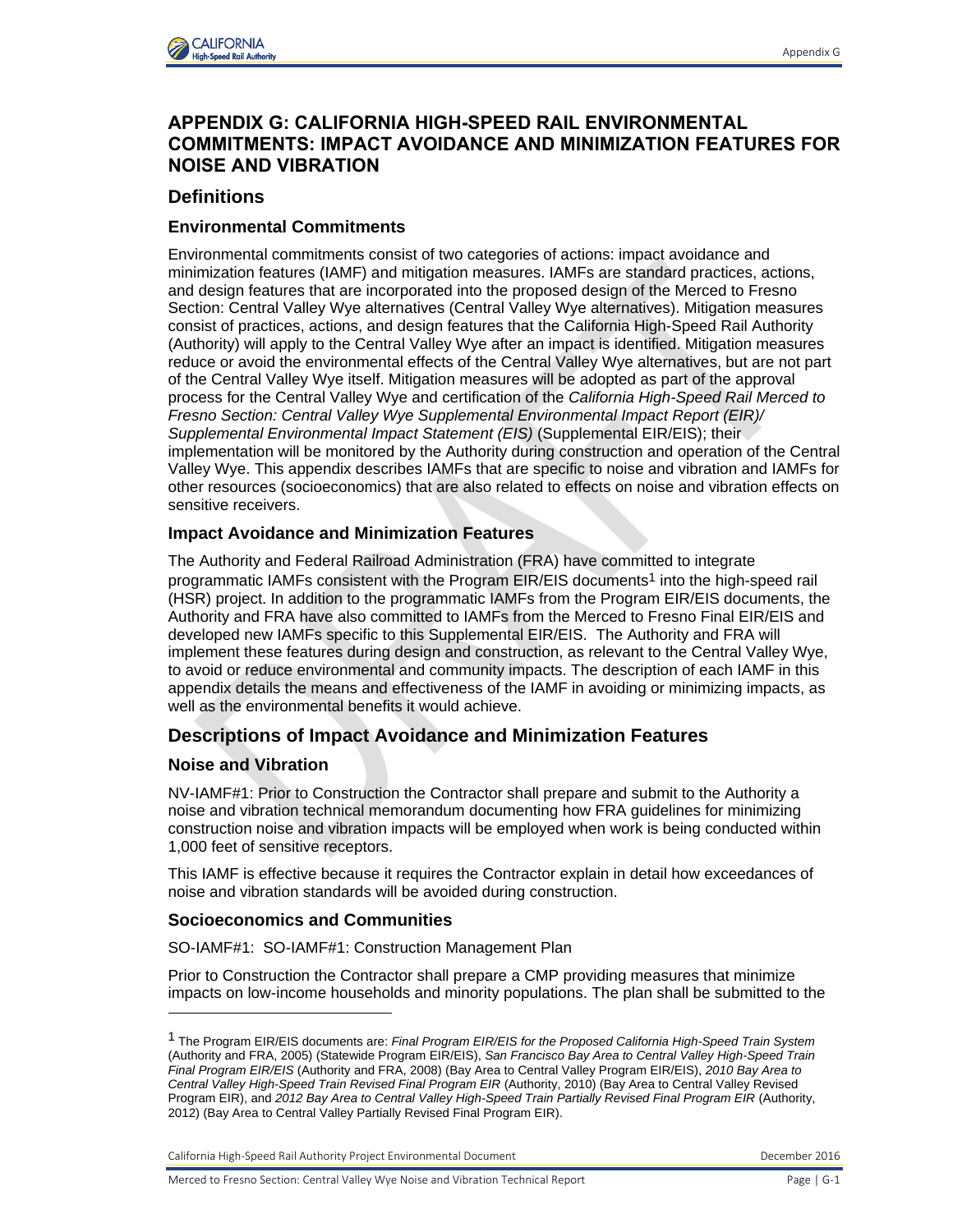

Authority for review and approval. The plan will include actions pertaining to communications, visual protection, air quality, safety controls, noise controls, and traffic controls to minimize impacts on low-income households and minority populations. The plan will verify that property access is maintained for local businesses, residences, and emergency services. This plan will include maintaining customer and vendor access to local businesses throughout construction by using signs to instruct customers about access to businesses during construction. In addition, the plan will include efforts to consult with local transit providers to minimize impacts on local and regional bus routes in affected communities.

While this IAMF does not directly reduce noise and vibration impacts, it does proactively put responsibility on the Contractor to consider potential community effects and work to reduce them or communicate them in advance to make nearby sensitive receivers aware of upcoming noiseintensive work.

December 2016 California High-Speed Rail Authority Project Environmental Document